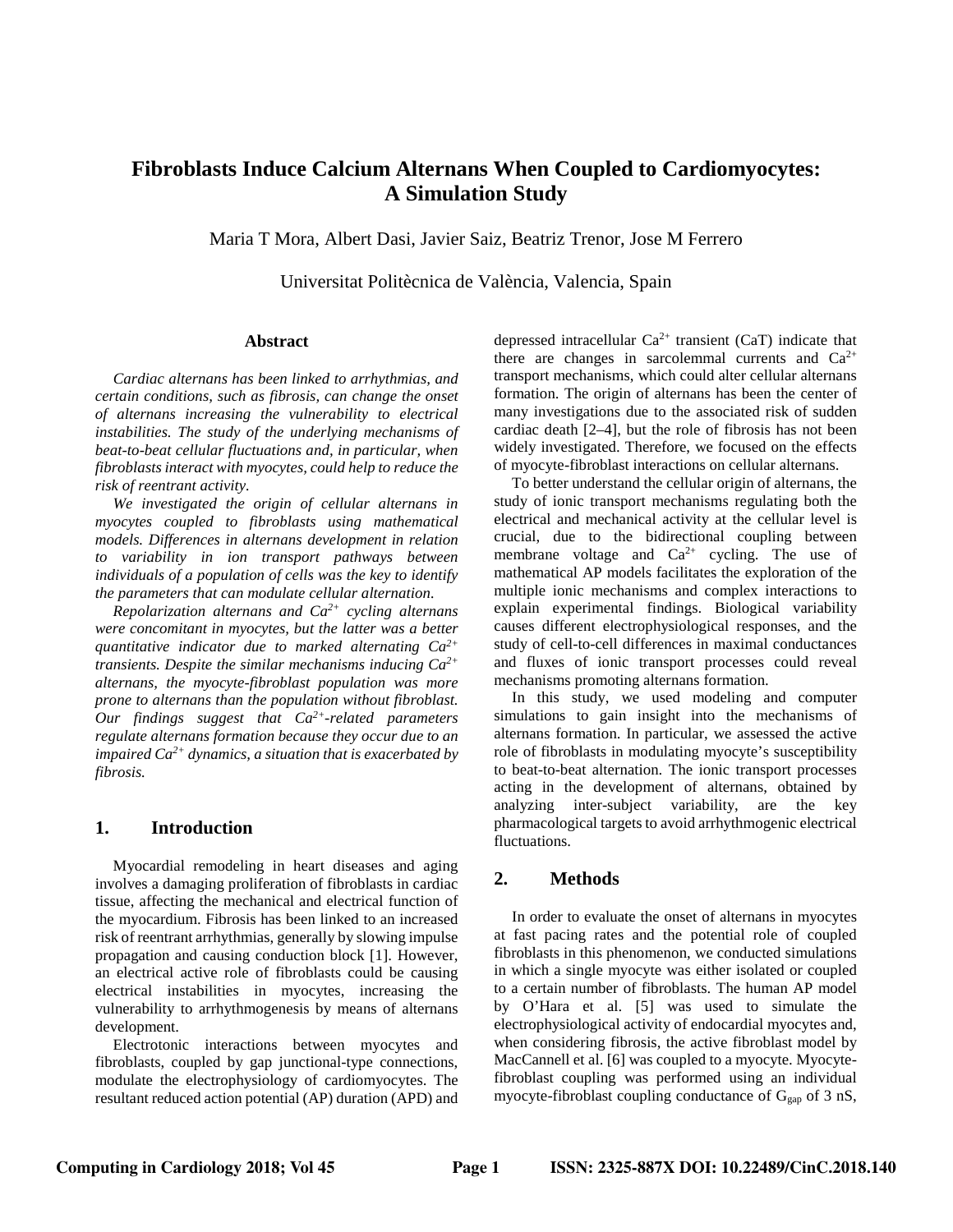within the experimental range [7], which was increased five-fold to establish a 1:5 ratio between cells, a surrogate for an increased degree of fibrosis.

The restitution curve of myocytes and myocytefibroblast aggregations was computed by reducing pacing cycle length (CL) from 1000 ms until loss of capture of AP. We recorded the last two AP and measured AP duration from maximal upstroke to 90% of repolarization  $(APD_{90})$ and the systolic peak of intracellular  $Ca^{2+}$ .

To generate results representing natural variability, a population of models was generated by varying the maximum values of 13 parameters of the myocyte, accounting for maximal ionic conductances and fluxes [8]. The selected variables were the fast  $Na<sup>+</sup>$  current  $(I<sub>Na</sub>)$ , the late Na<sup>+</sup> current (I<sub>NaL</sub>), the transient outward K<sup>+</sup> current  $(I<sub>to</sub>)$ , the L-type Ca<sup>2+</sup> current  $(I<sub>CaL</sub>)$ , the rapid delayed rectifier  $K^+$  current (I<sub>Kr</sub>), the slow delayed rectifier  $K^+$ current ( $I_{Ks}$ ), the inward rectifier K<sup>+</sup> current ( $I_{K1}$ ), the Na<sup>+</sup>/ K<sup>+</sup> ATPase current ( $I_{\text{NaK}}$ ), the Na<sup>+</sup>/Ca<sup>2+</sup> exchange current ( $I_{NCX}$ ), the sarcoplasmic reticulum (SR) Ca<sup>2+</sup> uptake via SERCA pump ( $J_{SERC}$ ), the SR Ca<sup>2+</sup> release flux via RyR  $(J_{rel})$ , the SR Ca<sup>2+</sup> leak  $(J_{leak})$ , and the Na<sup>+</sup> background current  $(I_{Nab})$ . Parameters were modified applying random scale factors obtained from a normal distribution (mean=1,  $SD = 0.15$ . Two populations of 300 different human AP models, one for isolated myocytes and another for myocyte-fibroblast coupling, were obtained and paced at a fixed CL of 300 ms. The study of ionic mechanisms that facilitate beat-to-beat oscillations was performed taking into account this cell-to-cell variability. Alternans was calculated as fluctuations in CaT amplitude between two consecutive beats, defined as

$$
Ca\_alt = 1 - A_{smallcar}/A_{largeCar},
$$

where A represents the amplitude of the small or large CaT, respectively. Only models with Ca-alt  $> 0.1$  were classified in the alternans group. APD alternans (APD-alt) was also determined, as follows:

$$
APD\_alt = APD90_{largecar} - APD90_{smallcar}
$$

Statistical differences in parameters between groups were determined with the Wilcoxon rank-sum test.

# **3. Results and Discussion**

Beat-to-beat alternation of APD and CaT amplitude, which occurs simultaneously, arises at fast pacing rates (CL< 400 ms), and their magnitude increases as CL is reduced until loss of capture of AP (Figure 1). The basic myocyte-fibroblasts model presents an earlier onset of alternans compared to the single myocyte model (370 vs 310 ms), indicating that fibrosis promotes alternans. Although the variation of  $APD_{90}$  between two consecutive beats seems small, it may induce spatial discordance in

cardiac tissue, generate reentrant activity and finally lead to ventricular fibrillation [2,9].

The electrotonic effects of fibroblasts on myocytes could be modulating the electrical activity of cells in a manner that induces alternans. The main differences between a single myocyte and a myocyte coupled to fibroblasts are a reduction in APD and a decrease in intracellular  $Ca^{2+}$  concentration (results not shown). When APD is shortened, the APD restitution curve becomes flatter, which can be observed in Figure 1. Thus, the theory that APD-alternans is due to a steep slope [10] does not apply in this case, suggesting another origin for alternans. Previous investigations have also determined that alternans are driven by  $Ca^{2+}$  oscillations due to intracellular  $Ca^{2+}$ instabilities [4,11,12], which would better explain why fibroblasts promote alternans when coupled to myocytes.



Figure 1. Restitution curve. APD<sub>90</sub> and systolic  $[Ca^{2+}]$ <sub>i</sub> for two consecutive beats (dark and light symbols) in an isolated myocyte (M) and a myocyte coupled to 5 fibroblasts (M-Fb), using baseline models.

To further understand the origin of alternans with fibrosis, we compared ionic mechanisms in populations of myocytes coupled or not to fibroblasts. The selection of alternans cases was made considering the occurrence of Ca-alt because, unlike beat-to-beat variation of APD, CaT oscillations are more noticeable, and Ca-alt becomes a better quantitative indicator.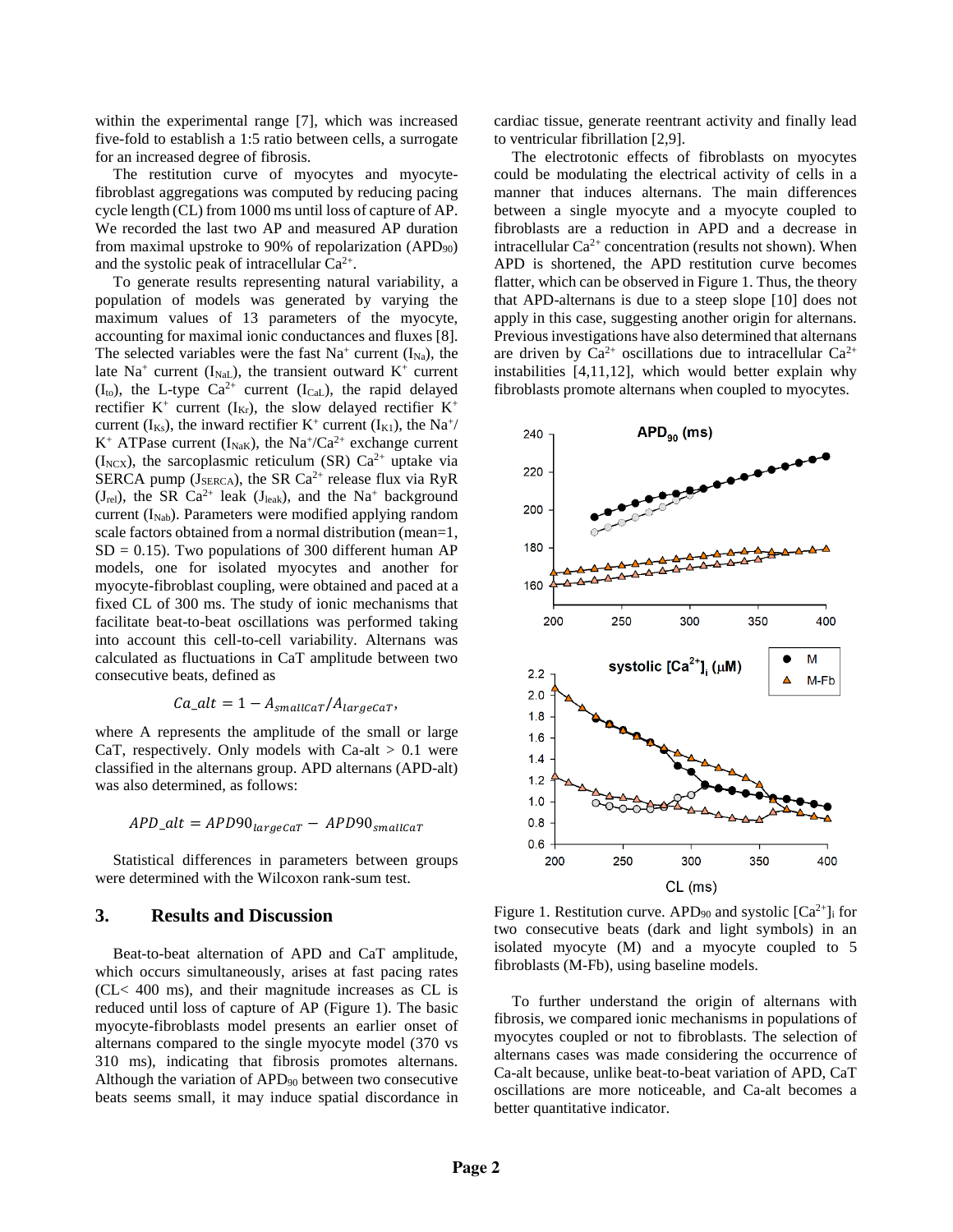Results from the populations, with pacing fixed at  $CL =$ 300 ms, are consistent with the basic models, confirming that fibroblasts facilitate alternans generation: while 33% of isolated myocytes present cellular alternans, this value increases to 47% in coupled myocyte-fibroblast model. Figure 2 illustrates the relationship between APD-alt and Ca-alt of all the cardiac cell models, showing a linear correlation between variables and the existence of electromechanical concordance, i.e. a large CaT is always associated with a long APD and vice versa.



Figure 2. Intracellular  $Ca^{2+}$  alternans (Ca-alt) and APD<sub>90</sub> alternans (APD-alt) relationship in populations of models. Single myocyte (M) and myocyte-fibroblast coupling (M-Fb).

In Figure 3, scale factors for each parameter that lead to alternans are compared with those that do not, showing some significant differences. In myocytes without coupled fibroblasts, alternans occur with higher values of  $I_{NCX}$  and  $J_{rel}$ , and lower  $J_{SERC}$  values, which is in agreement with the results obtained by Zhou et al [13]. These mechanisms are linked to  $Ca^{2+}$  cycling, as has been previously reported in the study of alternans [4,11,12]. Other significant differences between both groups are  $I_{Na}$ ,  $I_{NaK}$  and  $I_{Nab}$ . In the classification of myocyte-fibroblast models, we observe the same ionic mechanisms related to  $Ca^{2+}$ dynamics involved in alternans formation. Furthermore, the reduction of ICaL becomes important.

One theory for  $Ca^{2+}$  instabilities inducing alternans is the steep slope of the SR Ca<sup>2+</sup> load - Ca<sup>2+</sup> release curve [14]. The amount of  $Ca^{2+}$  released through RyR channels depends on the SR  $Ca^{2+}$  content before the release occurs. At high frequencies, CaT must be larger and shorter, requiring a rapid  $Ca^{2+}$  release and posterior removal. A minor imbalance between mechanisms could be enough to initiate oscillations in the diastolic SR  $Ca^{2+}$  load [3], due to an incomplete process in one beat, followed by an exacerbated release in the following beat.

All  $Ca^{2+}$ -handling proteins contribute to maintain normal  $Ca^{2+}$  cycling in myocytes to assure contractility, and a disruption of these proteins leads to abnormal  $Ca^{2+}$ homeostasis in all cell compartments. Because of an unbalanced Ca<sup>2+</sup> dynamics, a loss of intracellular Ca<sup>2+</sup> may also occur, with a reduction of SR  $Ca^{2+}$  load. This was observed in myocytes coupled to fibroblasts (results not shown) and the resulting impairment could facilitate the induction of alternans.

An enhanced NCX and J<sub>rel</sub>, and an inhibition of SERCA and ICaL, mechanisms that induce more alternans, all contribute to depress intracellular  $Ca^{2+}$  directly or indirectly by reducing SR  $Ca^{2+}$  content. It is known that SERCA downregulation leads to a reduced and slow CaT. Approaches to recover normal  $Ca^{2+}$  cycling include SERCA overexpression, and these have also proved to yield good results in delaying the development of alternans in intact hearts of guinea pigs and in reducing ventricular arrhythmias [15]. The refractoriness of RyR channels is not present in the ORd model and the higher development of alternans increasing  $J_{rel}$  occurs due to  $Ca^{2+}$  instabilities.

Finally, intracellular  $Ca^{2+}$  fluctuations are translated to repolarization alternans by alternating APD through electrogenic  $Ca^{2+}$  mechanisms, i.e. NCX and  $I_{Cal}$  [16]. As Ca-V coupling was positive, NCX forward mode predominates, thus lengthening APD. The role of ICaL is minor, and its decrease leading to alternans in the presence of fibrosis highlights NCX as the main electrogenic mechanism governing Ca-V coupling.

#### **4. Conclusions**

 $Ca^{2+}$ -related mechanisms, such as NCX, SERCA, I<sub>CaL</sub> and  $J_{rel}$  can induce alternans when  $Ca^{2+}$  dynamics is depressed, suggesting that this is the cellular origin of alternans. The greater impairment of  $Ca^{2+}$  cycling in myocytes coupled to fibroblasts would explain the higher vulnerability to alternans under these conditions and a correct modulation of ionic transport mechanisms could prevent arrhythmogenic cardiac alternans.

#### **Acknowledgements**

This work was partially supported by the "Plan Estatal de Investigación Científica y Técnica y de Innovación 2013-2016" from the Ministerio de Economía, Industria y Competitividad of Spain and Fondo Europeo de Desarrollo Regional (FEDER) DPI2016-75799-R (AEI/FEDER, UE), and by "Programa de Ayudas de Investigación y Desarrollo (PAID-01-17)" from the Universitat Politècnica de València.